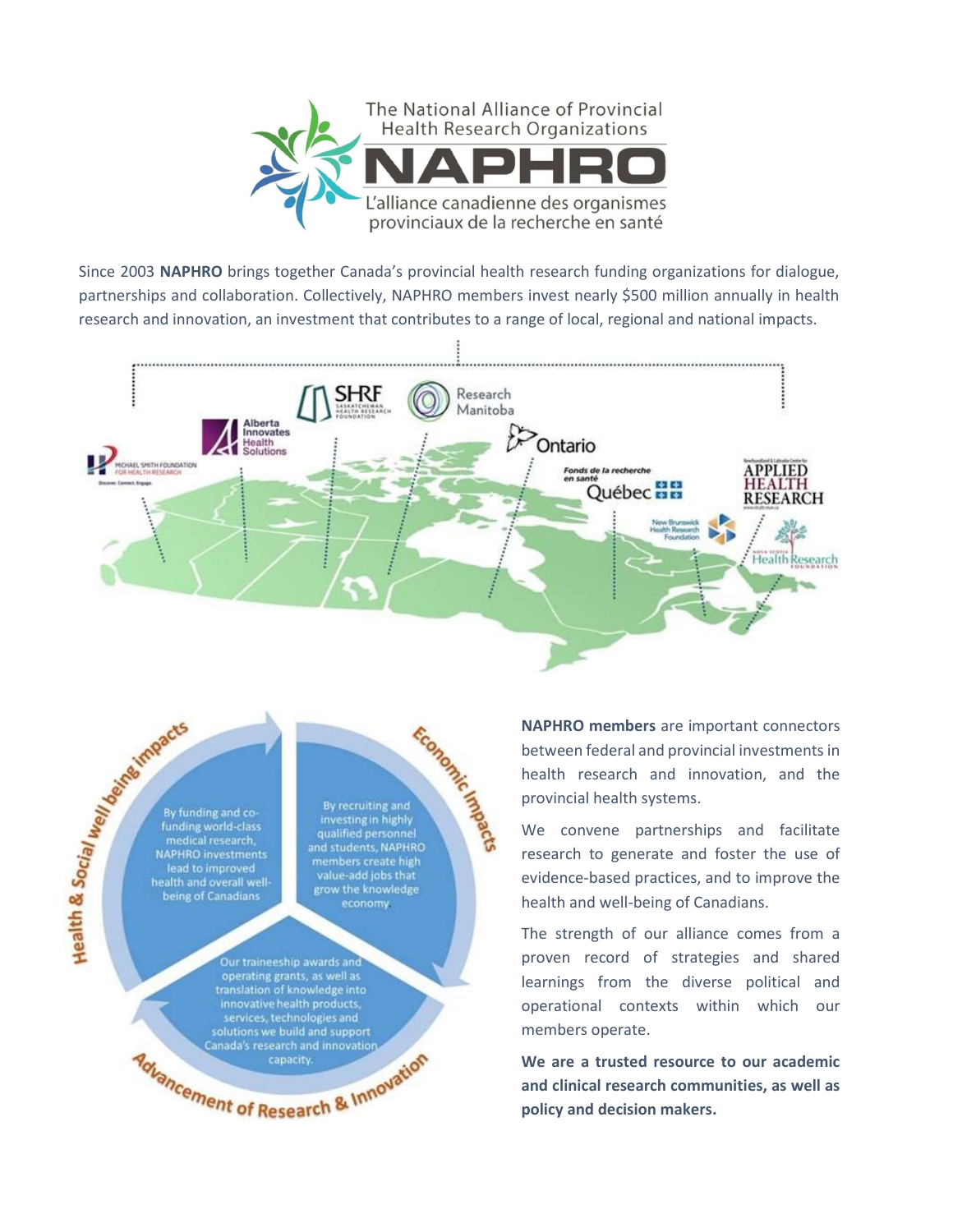

## **EXECT The Provincial funders that make up the NAPHRO alliance are a trusted** resource within research communities

- **※ Given the complexity of Canada's research and innovation system, organizations** that serve to connect individuals, organizations, sectors and levels of government are essential to a strong research enterprise.
- **※** Informed decision-making isn't just about collecting the data, it is also connecting the knowledge producer to the knowledge user to benefit both. NAPHRO members provide important links to our academic and practice communities.

## **※ NAPHRO members are key partners in the R&D enterprise across Canada.**

- We are a significant partner in various federal research funding programs with CIHR, NSERC, SSHRC, CFI, Genome Canada and other. Our members often act as a regional catalyst and a broker for these programs, especially where matching funds are required.
- **※ High value partnerships like CIHR's Strategy for Patient-Oriented Research have** significant impacts on NAPHRO members and would benefit from improved communications between levels of government and organizational structures.

## $\rm k$  The challenges facing health systems are many, so stakeholders must work together to enable and accelerate change.

- With explosive growth in data and technology and unprecedented advances in health sciences, such as personalized treatment options, Canada's health systems are struggling to deliver efficient, integrated, and patient centered care.
- As trusted advisors and stakeholders within our regions (for both research and innovation, but also broad health systems) we are well positioned to help shape a well-coordinated and integrated health research and innovation agenda.